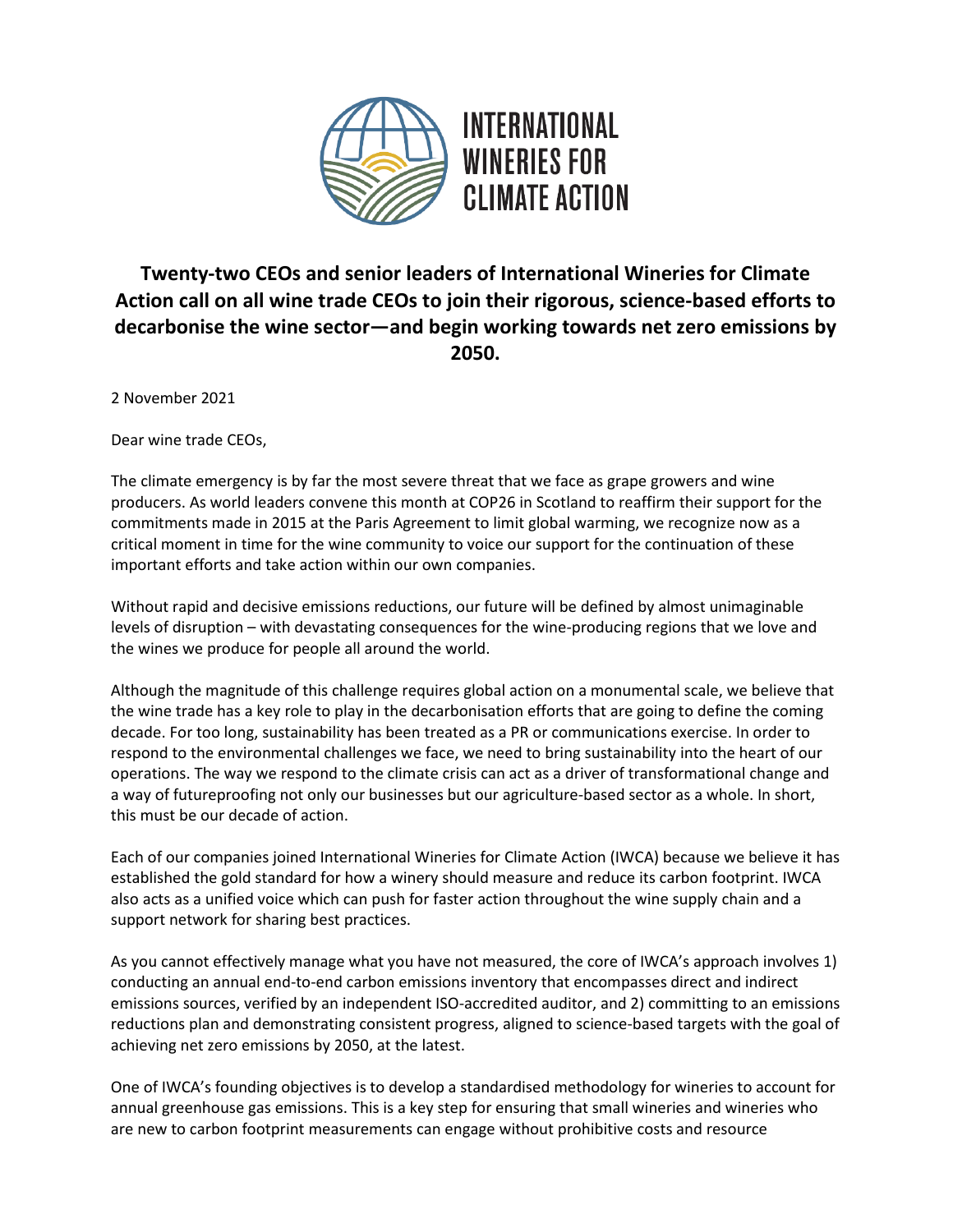requirements. IWCA has developed a greenhouse gas calculator for US wineries, aligned with the World Resources Institute's GHG Protocol and the ISO-14064 standard. Our plan is to implement regional updates to the tool and make it widely accessible.

We are proud that IWCA has joined the UN's Race to Zero campaign, a global initiative to rally leadership and support from more than 6,200 non-state actors who are committed to halving emissions by 2030 and achieving net zero emissions by 2050, at the very latest. Collectively, these 'real economy' actors join 120 countries, representing nearly 25% of global  $CO<sub>2</sub>$  emissions and over 50% of GDP. IWCA was the first Race to Zero member representing the agriculture sector. You can read more about our efforts in our inaugural annual report [here.](https://www.iwcawine.org/post/iwca-releases-inaugural-annual-report)

We are faced with the unavoidable imperative that business leadership today is inseparable from climate leadership. We believe that we each have an obligation to do what we can, within our sphere of influence, to reduce our emissions. We believe that the wine trade can be a beacon of hope and action in the global response to the climate crisis—and serve as a model for other sectors. And we firmly believe that IWCA membership is the most effective way of accelerating an individual winery's decarbonisation efforts, and by extension, the decarbonisation of the broader wine industry.

We encourage you to join us.

Yours sincerely,

Amy Prosenjak – CEO, A to Z Wineworks Pedro Ruiz Aragoneses – CEO, Alma Carraovejas Mike Jaeger – President and CEO, Cakebread Cellars Aymeric de Gironde – CEO, Château Troplong Mondot Sam Glaetzer – SVP, Global Operations and International Sales, Constellation Brands Jen Locke – CEO, Crimson Wine Group Ltd. Vanya Cullen – Managing Director and Owner, Cullen Wines D. Carlos Moro – President, Emina Ribera Miguel A. Torres – President and  $4<sup>th</sup>$  Generation, Familia Torres Mayacamas S. Olds – General Manager, Gloria Ferrer Winery Rafael De Haan – Owner, Herència Altés Suzanne Hunt – Co-Owner, Hunt Country Vineyards Katie Jackson – SVP, Corporate Social Responsibility and 2<sup>nd</sup> Generation Proprietor, Jackson Family Wines Julie Rothberg – President, Medlock Ames David J. Amadia – President, Ridge Vineyards David R. Duncan – Proprietor and CEO, Silver Oak and Twomey Cellars Beth Novak Milliken – President and CEO, Spottswoode Estate Vineyard and Winery Rajeev Samant – CEO, Sula Vineyards Rupert Symington – CEO, Symington Family Estates Barbara Wolff – Director of Corporate Affairs and Sustainability, VSPT Wine Group Nick Waterman – CEO, Yalumba Family Winemakers Tiffani Graydon – CEO, Yealands Wine Group

## **About IWCA**

[IWCA](https://www.iwcawine.org/) was founded by Familia Torres (Spain) and Jackson Family Wines (USA) in February 2019. IWCA is a collaborative working group that addresses climate change through innovative carbon reduction